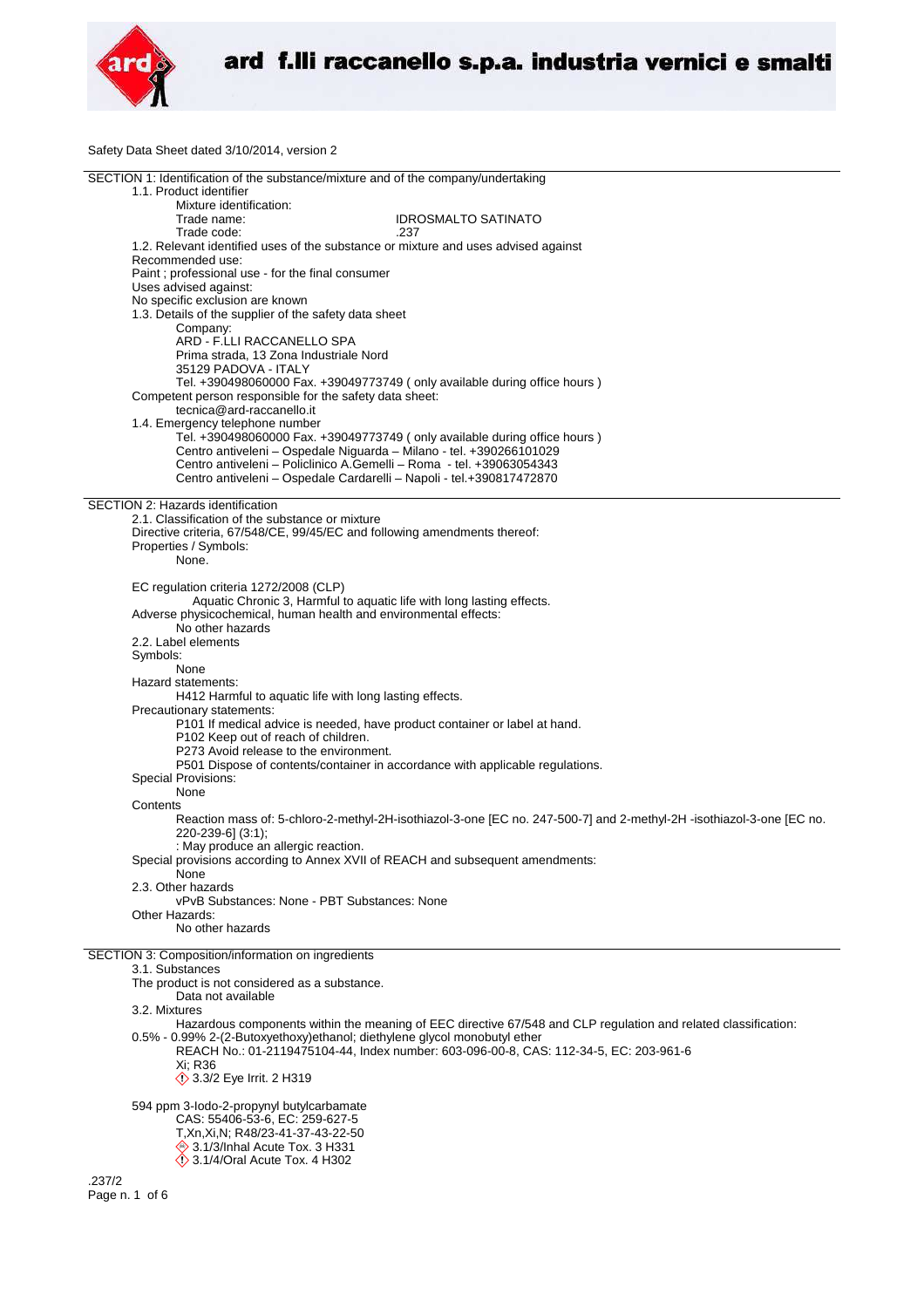3.9/1 STOT RE 1 H372

- 4.1/C1 Aquatic Chronic 1 H410
- 4.1/A1 Aquatic Acute 1 H400
- 3.3/1 Eye Dam. 1 H318
- 3.4.2/1-1A-1B Skin Sens. 1, 1A, 1B H317

| <b>SECTION 4: First aid measures</b>                                                                                                                               |
|--------------------------------------------------------------------------------------------------------------------------------------------------------------------|
| 4.1. Description of first aid measures                                                                                                                             |
| In case of skin contact:<br>Wash with plenty of water and soap.                                                                                                    |
| In case of eyes contact:                                                                                                                                           |
| Rinse immediately with plenty of water and seek medical advice.                                                                                                    |
| In case of Ingestion:                                                                                                                                              |
| Get medical advice/attention if you feel unwell.<br>In case of Inhalation:                                                                                         |
| Remove casualty to fresh air and keep warm and at rest.                                                                                                            |
| 4.2. Most important symptoms and effects, both acute and delayed                                                                                                   |
| None<br>4.3. Indication of any immediate medical attention and special treatment needed                                                                            |
| Treatment:                                                                                                                                                         |
| None                                                                                                                                                               |
| SECTION 5: Firefighting measures                                                                                                                                   |
| 5.1. Extinguishing media                                                                                                                                           |
| Suitable extinguishing media:                                                                                                                                      |
| Irrelevant, the product is not flammable.<br>Extinguishing media which must not be used for safety reasons:                                                        |
| None in particular.                                                                                                                                                |
| 5.2. Special hazards arising from the substance or mixture                                                                                                         |
| May produce toxic fumes of carbon monoxide if burning.                                                                                                             |
| Do not inhale explosion and combustion gases.<br>5.3. Advice for firefighters                                                                                      |
| Use suitable breathing apparatus.                                                                                                                                  |
| Collect contaminated fire extinguishing water separately. This must not be discharged into drains.                                                                 |
| SECTION 6: Accidental release measures                                                                                                                             |
| 6.1. Personal precautions, protective equipment and emergency procedures                                                                                           |
| Wear personal protection equipment.                                                                                                                                |
| Remove persons to safety.<br>See protective measures under point 7 and 8.                                                                                          |
| 6.2. Environmental precautions                                                                                                                                     |
| Do not allow to enter into soil/subsoil. Do not allow to enter into surface water or drains.                                                                       |
| Retain contaminated washing water and dispose it.                                                                                                                  |
| In case of gas escape or of entry into waterways, soil or drains, inform the responsible authorities.<br>6.3. Methods and material for containment and cleaning up |
| Suitable material for taking up: absorbing material, organic, sand.                                                                                                |
| Wash with plenty of water.                                                                                                                                         |
| 6.4. Reference to other sections<br>See also section 8 and 13                                                                                                      |
|                                                                                                                                                                    |
| SECTION 7: Handling and storage                                                                                                                                    |
| 7.1. Precautions for safe handling                                                                                                                                 |
| Avoid contact with skin and eyes.<br>Do not eat or drink while working.                                                                                            |
| See also section 8 for recommended protective equipment.                                                                                                           |
| 7.2. Conditions for safe storage, including any incompatibilities                                                                                                  |
| Keep away from food, drink and feed.<br>Incompatible materials:                                                                                                    |
| None in particular.                                                                                                                                                |
| Instructions as regards storage premises:                                                                                                                          |
| Adequately ventilated premises.                                                                                                                                    |
| 7.3. Specific end use(s)<br>None in particular                                                                                                                     |
|                                                                                                                                                                    |
| SECTION 8: Exposure controls/personal protection<br>8.1. Control parameters                                                                                        |
| Exposure limit(s):                                                                                                                                                 |
| 2-(2-Butoxyethoxy)ethanol; diethylene glycol monobutyl ether - CAS: 112-34-5                                                                                       |
| OEL EU - LTE(8h): 67,5 mg/m3, 10 ppm - STE: 101,2 mg/m3, 15 ppm - Notes: Bold-type: Indicative                                                                     |
| Occupational Exposure Limit Values [2,3] and Limit Values for Occupational Exposure [4] (for references see                                                        |
| bibliography)<br>TLV ACGIH, 10 ppm - Notes: (IFV) - Hematologic, liver and kidney eff                                                                              |
| <b>DNEL Values:</b>                                                                                                                                                |
| Data not available                                                                                                                                                 |
| <b>PNEC Values:</b><br>Data not available                                                                                                                          |
| 8.2. Exposure controls                                                                                                                                             |
| .237/2                                                                                                                                                             |
| Page n. 2 of 6                                                                                                                                                     |
|                                                                                                                                                                    |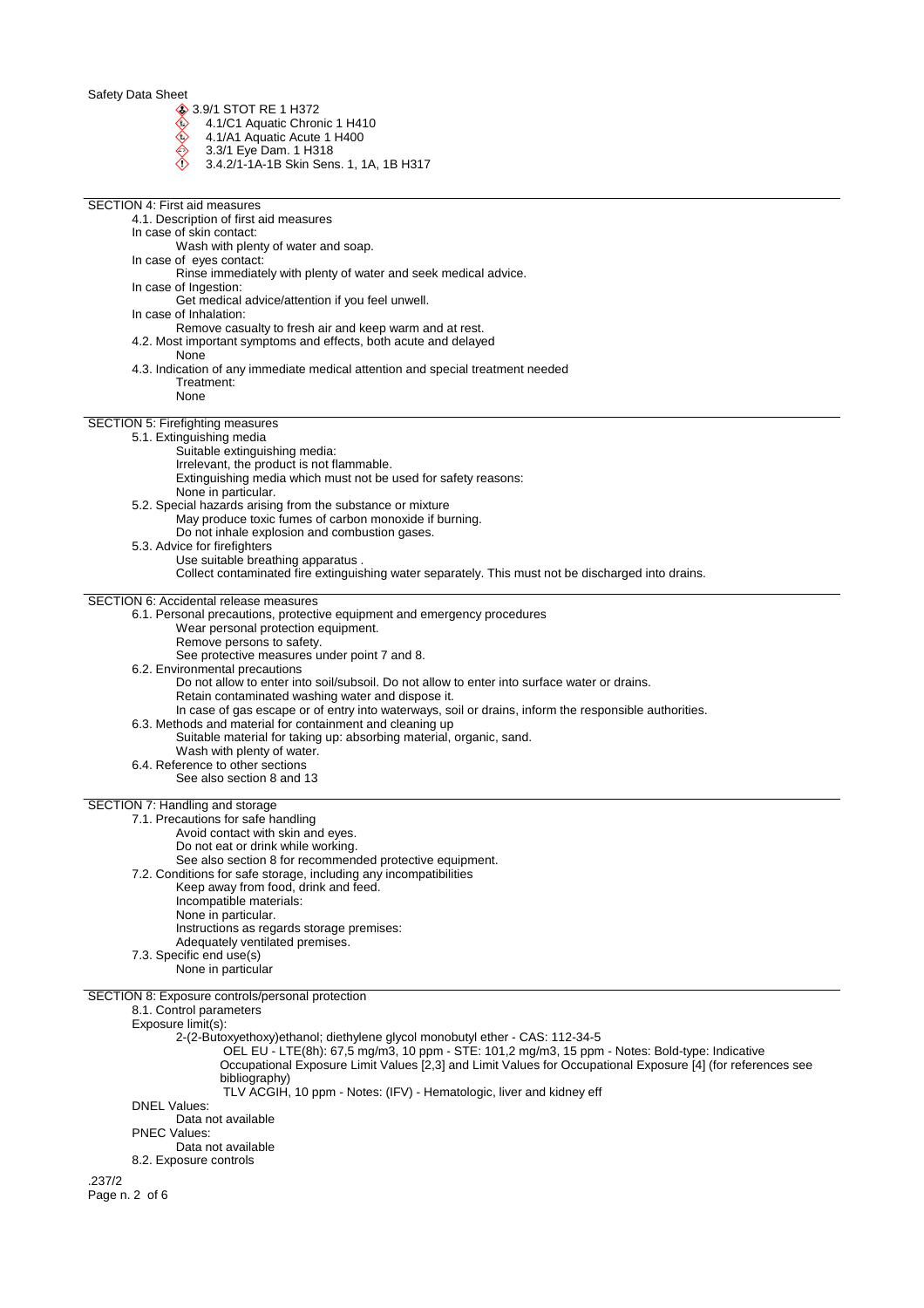Eye/ face protection:

Not needed for normal use. Anyway, operate according good working practices.

Skin protection

a) protection for hands:

Not needed for normal use. b) other:

No special precaution must be adopted for normal use.

Respiratory protection:

Not needed for normal use. Thermal Hazards:

None

Environmental exposure controls: None

## SECTION 9: Physical and chemical properties

| 9.1. Information on basic physical and chemical properties                |                                  |
|---------------------------------------------------------------------------|----------------------------------|
| Appearance and colour:                                                    | Fluid dispersion various colors  |
| Odour:                                                                    | Characteristic: slightly acrylic |
| Odour threshold:                                                          | Data not available               |
| pH:                                                                       | 8.9                              |
| Melting point / freezing point:                                           | Data not available               |
| Initial boiling point and boiling range:                                  | Data not available               |
| Solid/gas flammability:                                                   | Data not available               |
| Upper/lower flammability or explosive limits:                             | Data not available               |
| Vapour density:                                                           | Data not available               |
| Flash point:                                                              | Not flammable                    |
| Evaporation rate:                                                         | Data not available               |
| Vapour pressure:                                                          | Data not available               |
| Relative density:                                                         | 1200 - 1365 g/l a 20°C           |
| Solubility in water:                                                      | Miscible                         |
| Solubility in oil:                                                        | Insoluble                        |
| Partition coefficient (n-octanol/water):                                  | Data not available               |
| Auto-ignition temperature:                                                | Data not available               |
| Decomposition temperature:                                                | Data not available               |
| Viscosity:                                                                | 6500 - 9000 cP 20°C              |
| Explosive properties:                                                     | Data not available               |
| Oxidizing properties:                                                     | Data not available               |
| 9.2. Other information                                                    |                                  |
| Miscibility:                                                              | Data not available               |
| Fat Solubility:                                                           | Data not available               |
| Conductivity:                                                             | Data not available               |
| Substance Groups relevant properties: Data not available                  |                                  |
| Note: The data herein refer to QC when the product was put on the market. |                                  |

SECTION 10: Stability and reactivity

10.1. Reactivity Stable under normal conditions 10.2. Chemical stability Stable under normal conditions 10.3. Possibility of hazardous reactions None 10.4. Conditions to avoid Stable under normal conditions. 10.5. Incompatible materials None in particular. 10.6. Hazardous decomposition products

# None. SECTION 11: Toxicological information

11.1. Information on toxicological effects

```
Toxicological information of the mixture:
```
Data not available

```
Toxicological information of the main substances found in the mixture:
```
- 2-(2-Butoxyethoxy)ethanol; diethylene glycol monobutyl ether CAS: 112-34-5 a) acute toxicity:
	- - Test: LD50 Route: Oral Species: Rat > 5000 mg/kg
		- Test: LD50 Route: Skin Species: Rabbit = 2764 mg/kg

b) skin corrosion/irritation:

- Test: Skin Irritant Species: Rabbit Positive
- c) serious eye damage/irritation:
- Test: Eye Irritant Species: Rabbit Positive
- d) respiratory or skin sensitisation:
	- Test: Skin Sensitization Negative
- e) germ cell mutagenicity:
- Test: Mutagenesis Negative Notes: OECD 471 g) reproductive toxicity:
	- Test: Reproductive Toxicity Negative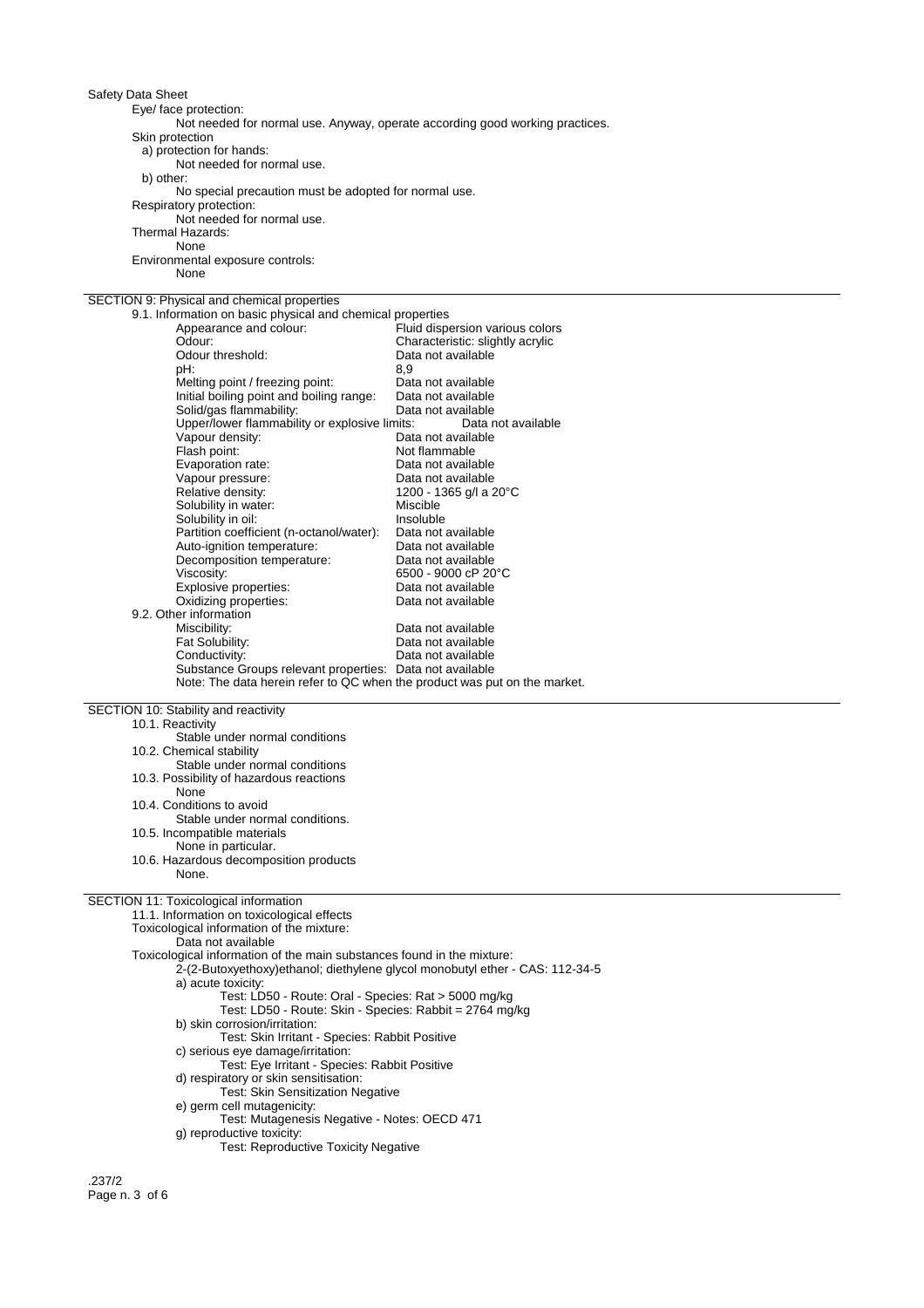If not differently specified, the information required in Regulation 453/2010/EC listed below must be considered as N.A.: a) acute toxicity;

b) skin corrosion/irritation;

c) serious eye damage/irritation;

- d) respiratory or skin sensitisation;
- e) germ cell mutagenicity;
- f) carcinogenicity;
- g) reproductive toxicity;
- h) STOT-single exposure;
- i) STOT-repeated exposure;
- j) aspiration hazard.
- 

SECTION 12: Ecological information 12.1. Toxicity Adopt good working practices, so that the product is not released into the environment. 2-(2-Butoxyethoxy)ethanol; diethylene glycol monobutyl ether - CAS: 112-34-5 a) Aquatic acute toxicity: Endpoint: EC50 - Species: Daphnia > 100 mg/L - Duration h: 48 - Notes: Daphnia magna Endpoint: EC50 - Species: Daphnia = 2850 mg/L - Duration h: 24 - Notes: Daphnia magna Endpoint: IC50 - Species: Algae > 100 mg/L - Duration h: 96 - Notes: Scenedesmus subspicatus Endpoint: LC50 - Species: Fish = 1300 mg/L - Duration h: 96 - Notes: Lepomis macrochirus Endpoint: LC50 - Species: Fish = 2700 mg/L - Duration h: 24 - Notes: Carassius auratus 3-Iodo-2-propynyl butylcarbamate - CAS: 55406-53-6 a) Aquatic acute toxicity: Endpoint: EC50 - Species: Daphnia = 0.47 mg/L - Duration h: 48 Endpoint: EC50 - Species: Algae = 0.097 mg/L - Duration h: 72 Endpoint: LC50 - Species: Fish = 0.192 mg/L - Duration h: 96 12.2. Persistence and degradability Data not available 12.3. Bioaccumulative potential 3-Iodo-2-propynyl butylcarbamate - CAS: 55406-53-6 Bioaccumulation: Not bioaccumulative - Test: log Kow 2.8 - Duration: Data not available - Notes: Data not available 12.4. Mobility in soil Data not available 12.5. Results of PBT and vPvB assessment vPvB Substances: None - PBT Substances: None 12.6. Other adverse effects None SECTION 13: Disposal considerations 13.1. Waste treatment methods Recover if possible. In so doing, comply with the local and national regulations currently in force. Waste should not be disposed of by release to sewers. Contaminated packaging thinners and cleaning diluents must be landfilled. SECTION 14: Transport information 14.1. UN number Not classified as dangerous in the meaning of transport regulations. 14.2. UN proper shipping name Data not available 14.3. Transport hazard class(es) Data not available 14.4. Packing group Data not available 14.5. Environmental hazards Data not available 14.6. Special precautions for user Data not available 14.7. Transport in bulk according to Annex II of MARPOL73/78 and the IBC Code Data not available SECTION 15: Regulatory information 15.1. Safety, health and environmental regulations/legislation specific for the substance or mixture Dir. 67/548/EEC (Classification, packaging and labelling of dangerous substances). Dir. 99/45/EEC (Classification, packaging and labelling of dangerous preparations). DIR.2004/42/CE. Subcategory a Type BA limit COV 30 g/l. Contained in product < 30 g/l. Regulation (EU) No 528/2012 and subsequent amendments. This product contains biocides with algaecide and fungicide properties. Active ingredients: Zinc pyrithione 2-ottil-2H-isotiazol-3-one 3-iodoprop-2-ynyl N-butylcarbamate (IPBC) Dir. 98/24/EC (Risks related to chemical agents at work). Directive 2000/39/CE (Occupational exposure limit values) and subsequent modifications: 2004/37/CE, 2006/15/CE and 2009/161/UE. Dir. 2006/8/EC Regulation (EC) n. 1907/2006 (REACH)

.237/2 Page n. 4 of 6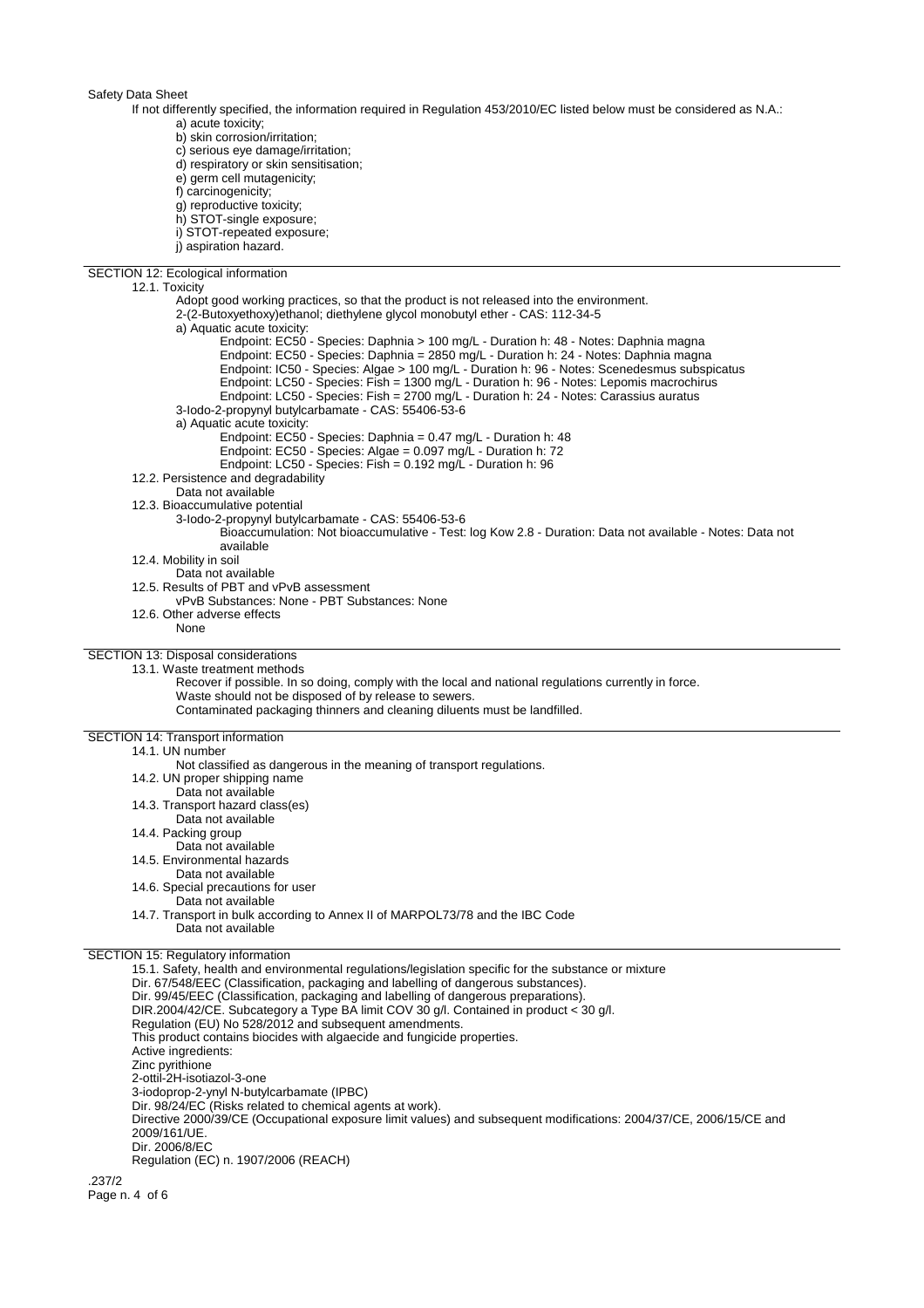Regulation (EC) n. 1272/2008 (CLP)

Regulation (EC) n. 790/2009 (ATP 1 CLP) and (EU) n. 758/2013

Regulation (EU) n. 453/2010 (Annex I)

Regulation (EU) n. 286/2011 (ATP 2 CLP) Regulation (EU) n. 618/2012 (ATP 3 CLP)

Restrictions related to the product or the substances contained according to Annex XVII Regulation (EC) 1907/2006 (REACH) and subsequent modifications:

None

Where applicable, refer to the following regulatory provisions :

Directive 2003/105/CE ('Activities linked to risks of serious accidents') and subsequent amendments. Regulation (EC) nr 648/2004 (detergents). 1999/13/EC (VOC directive)

15.2. Chemical safety assessment

No

### SECTION 16: Other information

Full text of phrases referred to in Section 3:

R22 Harmful if swallowed.

R36 Irritating to eyes.

R37 Irritating to respiratory system.

R41 Risk of serious damage to eyes.

R43 May cause sensitization by skin contact.

R48/23 Toxic: danger of serious damage to health by prolonged exposure through inhalation.

R50 Very toxic to aquatic organisms.

H319 Causes serious eye irritation.

H331 Toxic if inhaled.

H302 Harmful if swallowed.

H372 Causes damage to organs through prolonged or repeated exposure.

H410 Very toxic to aquatic life with long lasting effects.

H400 Very toxic to aquatic life.

H318 Causes serious eye damage.

H317 May cause an allergic skin reaction.

Paragraphs modified from the previous revision:

SECTION 1: Identification of the substance/mixture and of the company/undertaking

SECTION 2: Hazards identification

SECTION 3: Composition/information on ingredients

SECTION 8: Exposure controls/personal protection

SECTION 9: Physical and chemical properties

SECTION 11: Toxicological information

SECTION 12: Ecological information

SECTION 15: Regulatory information

This document was prepared by a competent person who has received appropriate training. Main bibliographic sources:

The ECHA database on registered substances.

ESIS- European chemical Substances Information System.

eChemPortal- the global portal to Information on Chemical Substance.

GESTIS substance database.

Insert further consulted bibliography

The information contained herein is based on our state of knowledge at the above-specified date. It refers solely to the product indicated and constitutes no guarantee of particular quality.

It is the duty of the user to ensure that this information is appropriate and complete with respect to the specific use intended. This MSDS cancels and replaces any preceding release.

Legend of acronyms and abbreviations used in the safety data sheet:

ADR: European Agreement concerning the International Carriage of Dangerous Goods by Road.

CAS: Chemical Abstracts Service (division of the American Chemical Society).<br>CLP: Classification. Labeling. Packaging.

- 
- CLP: Classification, Labeling, Packaging.<br>
DREL: Derived No Effect Level.

DNEL:<br>
EC50: Derived No Effect Level.<br>
Median effective concen Median effective concentration expected to produce a certain effect in 50% of test

- organisms
- ECHA: European Chemicals Agency<br>EINECS: European Inventory of Existin

European Inventory of Existing Commercial Chemical Substances

ELINCS: European List of notified Chemical Substances

GHS: Globally Harmonized System of Classification and Labeling of Chemicals.<br>IATA: International Air Transport Association.

IATA: International Air Transport Association.<br>IATA-DGR: Dangerous Goods Regulation by the "I

Dangerous Goods Regulation by the "International Air Transport Association" (IATA).

ICAO: International Civil Aviation Organization.<br>ICAO-TI: Technical Instructions by the "Internation

- ICAO-TI: Technical Instructions by the "International Civil Aviation Organization" (ICAO).
- **IC50:** half maximal inhibitory concentration<br>
IMDG: International Maritime Code for Dang

International Maritime Code for Dangerous Goods.

INCI: International Nomenclature of Cosmetic Ingredients.

- LC50: Lethal concentration, for 50 percent of test population.<br>LD50: Lethal dose, for 50 percent of test population.
- Lethal dose, for 50 percent of test population.
- LTE: Long-term exposure.<br>
No Observed Effect
- NOEC: No Observed Effect Concentration<br>Numero EC: EINECS and ELINCS Number
- EINECS and ELINCS Number

.237/2